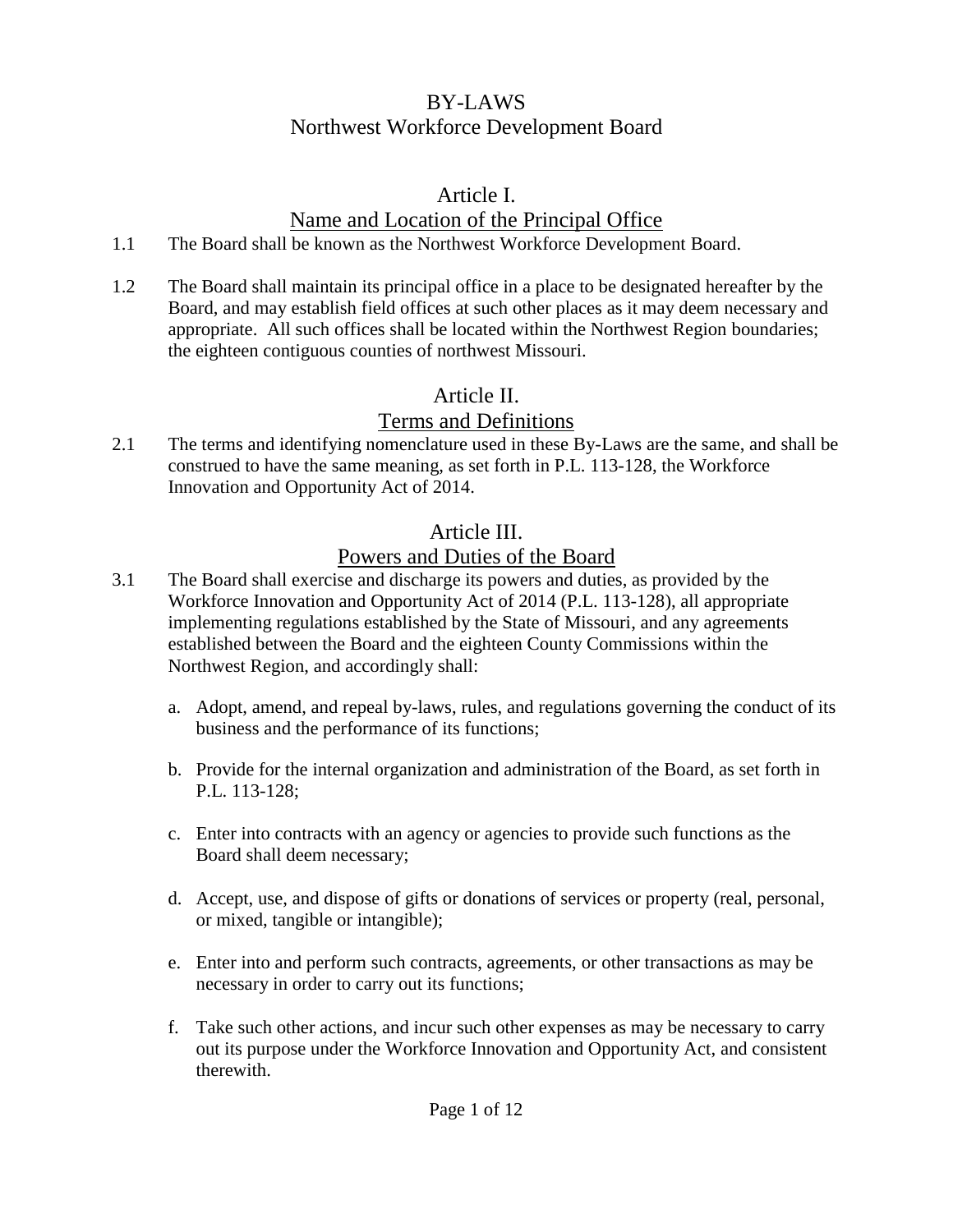- 3.2 The Board shall cause to be prepared and adopted, in partnership with the Chief-Elected Officials, a comprehensive plan for Workforce Innovation and Opportunity Activities, in accordance with guidelines and regulations established by the US Department of Labor and the State of Missouri.
- 3.3 The Board shall cause to be prepared and adopted such revisions or updates to the Workforce Development plan as experience and current economic conditions dictate.
- 3.4 In cooperation with the Chief-Elected Officials, the Board shall designate and certify one-stop operator(s), and identify**/**contract with eligible providers of training and career services.
- 3.5 The Board shall coordinate Workforce Innovation and Opportunity Activities and develop employer linkages in the local area, and shall participate in collaborations which support such ends.
- 3.6 In partnership with the Chief-Elected Officials, the Board shall cause to be conducted such monitoring and oversight activities as are necessary to ensure that Workforce Innovation and Opportunity Activities in the Northwest Region are operated in accordance with applicable laws and regulations, and in an efficient and cost-effective manner.

#### Article IV

### Organization of the Board

- 4.1 The Board shall consist of persons appointed by the Presiding Commissioners of the 18 counties in the Northwest Region. Members shall be from areas of interest stipulated in P.L. 113-128, and in various regulations developed by the US Department of Labor and the State.
- 4.2 Northwest Workforce Development Board terms are for a five-year period commencing July 1. These terms are to be staggered to allow only a portion of the Board membership to expire in a given year. No more than 6 terms shall expire in any given year. Board members are allowed to serve multiple consecutive terms as long as approved by the original nominating entity.
- 4.3 The membership shall continually maintain at least a simple majority of business representatives, shall be as equitably drawn from the three sub-regions as possible, and shall be comprised of at least the minimum number of federally-mandated agency partners and at least the minimum number of private sector business partners. The Board itself must be certified every two years**.**
- 4.4 The Presiding Commissioners of the eighteen county Commissions within the Northwest region shall be Ex-Officio, non-voting members of the Board.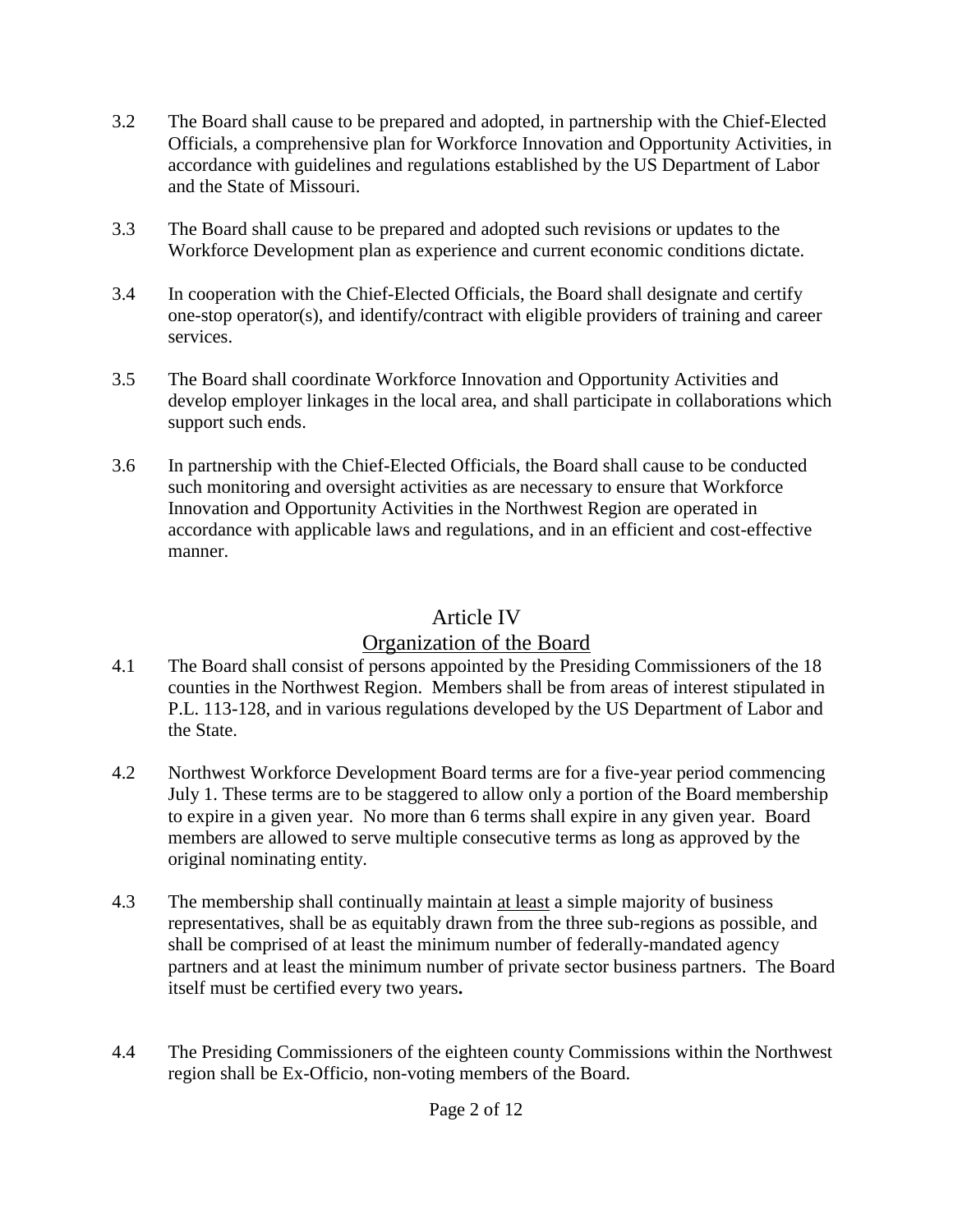- 4.5 Business sector members shall have substantial management and policy responsibilities within their respective private sector organizations. All private sector members must have their principal place of business in the Workforce Development Area.
- 4.6 In the event a vacancy occurs during the term of an appointment, a new member shall be appointed by the same nomination and appointment process used for the vacating member. The appropriate nominating and appointing authority shall have the right to nominate and appoint the new member to fill the remainder of the term, and for a subsequent full term, without having to repeat either process at the end of the initial remaining term. Members whose terms have expired or otherwise been vacated, may continue to serve on the Board until a replacement appointment is complete. The appropriate nominating and appointing authority may also choose, at its sole discretion, to nominate and appoint a different person to fill the subsequent full term. Whenever a change in membership of the Northwest Workforce Development Board occurs, written notification of the new member's appointment shall be submitted to the Division of Workforce Development. Such notification shall be signed by the Chair of the Chief-Elected Officials Coordinating Committee.
- 4.7 The Board may approve Ex-Officio, non-voting Board members who may attend all meetings of the Board*,* and may participate in all discussions so long as no conflict of interest exists, but may not execute a vote. At a minimum, this shall include Presiding Commissioners, One-Stop Partners, and Committee or Task Force members who are nonvoting members of the Northwest Workforce Development Board**.**
- 4.8 Any Member may resign from the Board by delivering a written resignation to the Chairperson or Secretary of the WDB. The WDB will begin replacement proceedings by contacting the appropriate County representative.

## Article V Meetings

- 5.1 Meetings of the Board, and all committees advising the Board, shall be open and public meetings, in accordance with Chapter 610 R.S. MO. Notice of all meetings, including closed meetings, shall be duly posted, with at least 24 hours advance notice, in conformance with the Missouri Sunshine Law (see Section 5.4).
- 5.2 Regular meetings of the Board shall be held quarterly. The times and places of each meeting will be arranged by the Executive Committee and/or Chairperson with notice to all members. Board meetings may be facilitated by electronic means (interactive video transmission, teleconference, etc.) as content and cost of assembly dictate.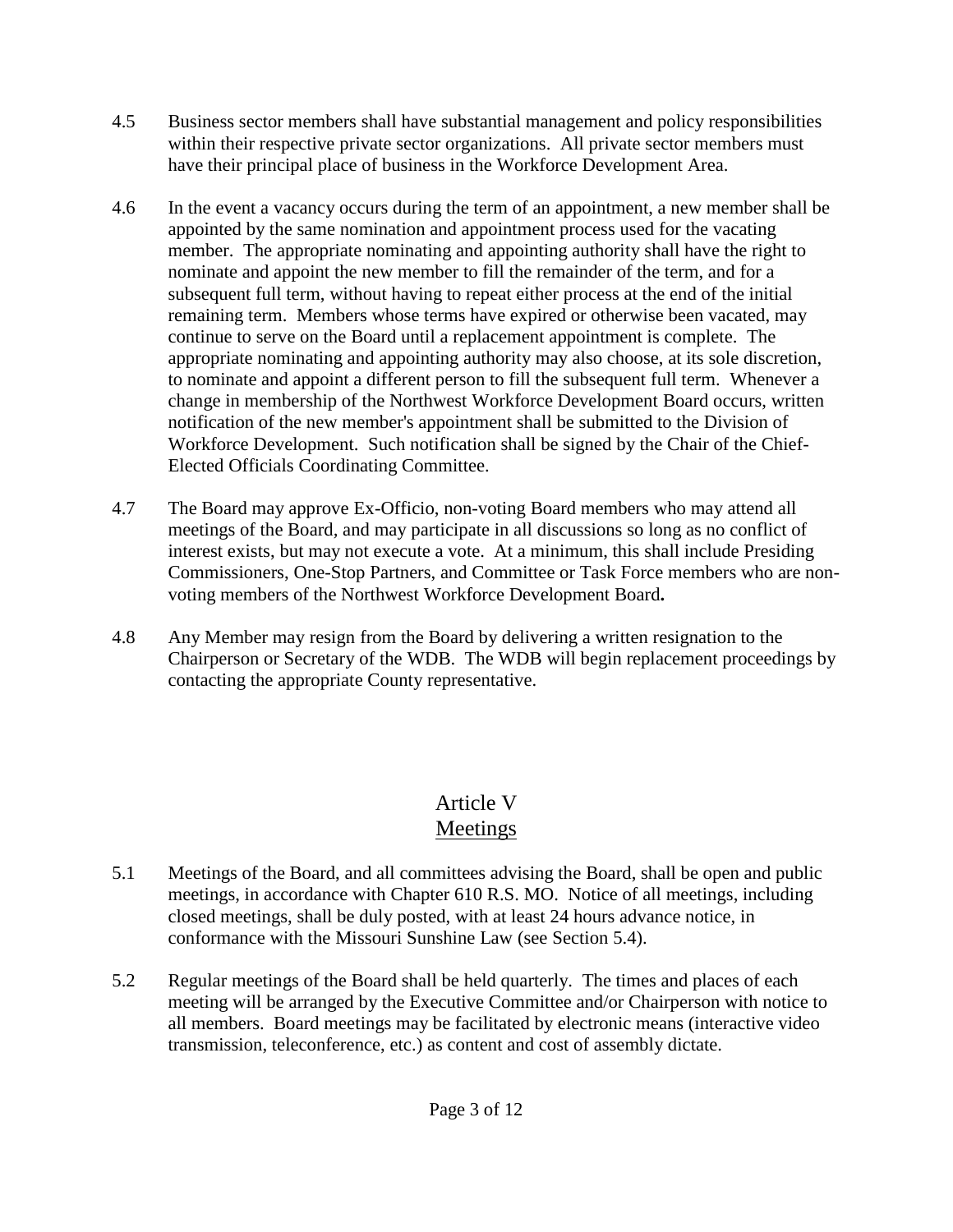- 5.3 Special meetings of the Board may also be called by the Chairperson at such time and place and for such purpose that the Chairperson shall designate. In addition, special meetings of the Board may be called upon the written request of one-third of the Board members, filed with the Board secretary. Such request shall include the time, place, and purpose of the meeting. The business conducted at any special meeting shall be limited to the stated purposes of that meeting.
- 5.4 Written notice of regular and special meetings of the Board shall be distributed to each member seven (7) calendar days prior to the date of the meeting.At all times, the requirements of Chapter 610 R.S. MO, also known as the Sunshine Law, shall be implemented providing at least 24 hours notice.
- 5.5 Each member of the Board shall have one vote on all matters voted upon. Proxy voting shall not be permitted. Members must read, sign and abide by the Conflict of Interest/Code of Conduct Policy of the NW WDB. Members shall declare conflict of interest and refrain from voting when matters under consideration appear to involve real or apparent personal fiduciary interest. In any circumstances on which the Board is voting the award or distribution of funds for goods or services, Board members must abstain from voting if:
	- a. The member is a vendor for the goods or services;
	- b. The member is a subcontractor of a vendor for the goods or services;
	- c. The member serves in a Board capacity for any such vendors or contractors. All declarations of conflict of interest and abstentions shall be recorded by name in the minutes.
- 5.6 A quorum shall be declared when at least 10 voting members participate. During all meetings, the quorum of at least 51% of business members participating must be maintained in order to conduct official business of the board. Each and every decision of the majority of the members participating and voting at any regular or special meeting, where there is such a quorum, shall be valid as a binding act of the Board. Abstentions are not considered a vote.
- 5.6 The minutes of each meeting shall be prepared and distributed to the Board at least seven days prior to the next meeting. Each Presiding Commissioner of the eighteen County Commissions shall also receive a copy of the minutes.

# Article VI Attendance

6.1 Regular attendance at Board meetings is encouraged and necessary for responsible conduct of Board business. Any Board Member who misses three consecutive meetings may be replaced unless extenuating circumstances are found and accepted by the Executive Committee.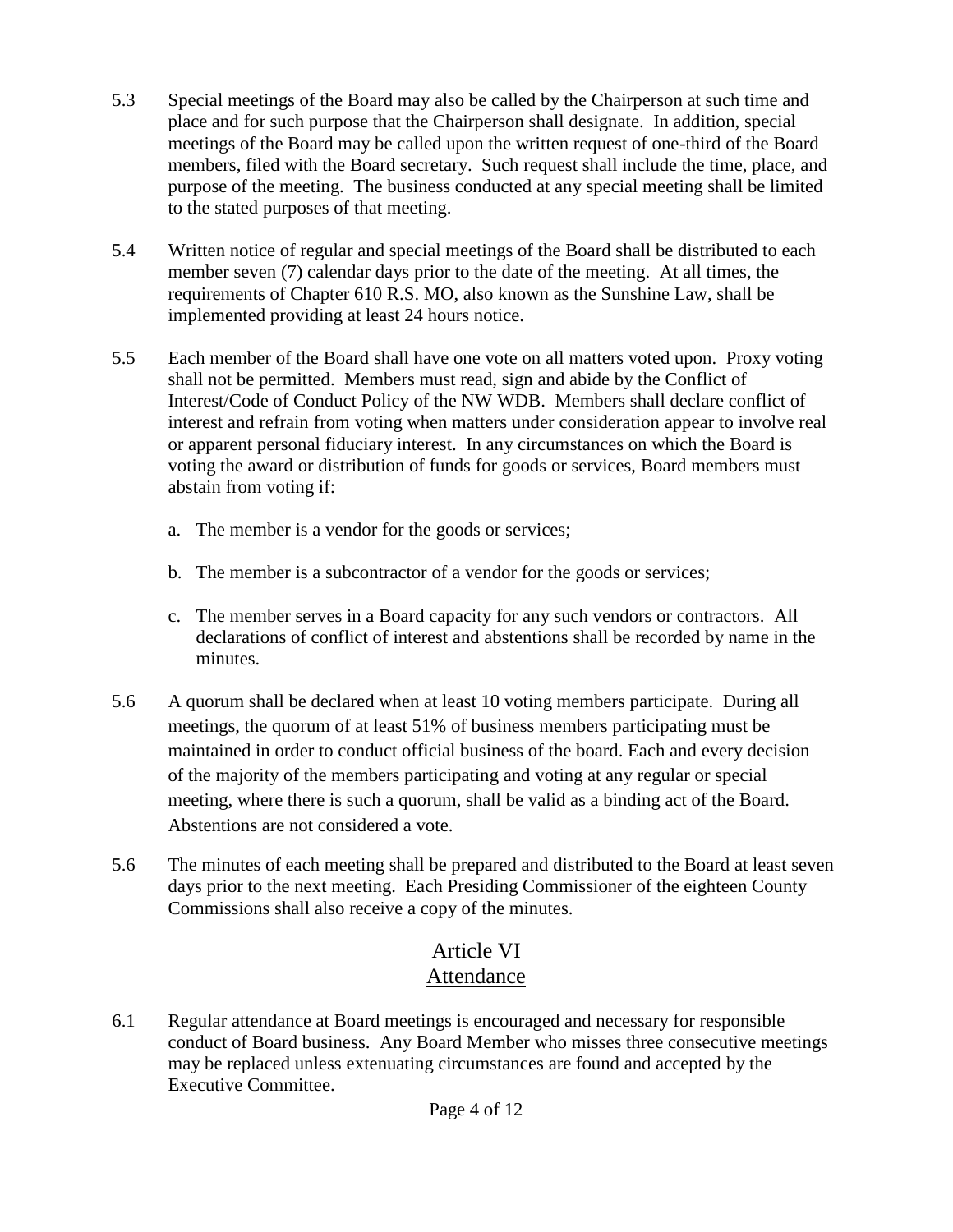## Article VII **Officers**

- 7.1 The officers of the Board, to be chosen by the members of the Board, shall be a Chairperson, Vice-Chairperson, Secretary, and Treasurer. Distribution is limited to no more than two officers from any of the three subregions. The Chairperson and Vice-Chairperson must be private sector members of the Board*.* The Secretary and Treasurer may be any member of the Board, however, if from the public sector, they may not assume the responsibilities of Chairperson or Vice-Chairperson in their absence (see **7.7** for procedures in absence of Chair /Vice Chair).
- 7.2 In addition to the officers described, there shall be such assistant officers and staff positions as the Board shall deem necessary to carry out the responsibilities of the Board; provided however, that the Board cannot delegate its decision-making and policyformulating responsibilities to non-members of the Board.
- 7.3 All officers shall be elected by the Board having received a majority of the votes cast, and shall serve for a term of two years, or until their successors are elected and shall have qualified. Officers shall not serve more than two consecutive terms in the same office; however, a person shall be eligible to hold an office to which they have previously been elected, if one year shall have elapsed between the initial service and reelection. A person shall be eligible to hold another office during the interim year. A Nominating Task Force will be appointed at the March Workforce Development Board meeting in odd-numbered years. The slate of officers will be presented and elected at the June Board meeting and officers will begin their terms in July.
- 7.4 Any officer elected by the members of the Board may be removed at any time, with cause, by the vote of a two-thirds majority of the Board members. Any vacancy occurring in any office shall be filled for the unexpired term in the same manner as any election of officers.
- 7.5 The Chairperson shall preside at all meetings of the Board and shall perform all duties as may be prescribed by the Board from time to time. The Chairperson shall be entitled to vote on all matters coming before the Board and before any Committee(s), providing there is not a conflict of interest. Additionally, all papers and instruments executed on behalf of the Board, shall be executed in the name of the Workforce Development Board, and signed by the Chairperson.
- 7.6 The Vice-Chairperson shall, in the absence or disability of the Chairperson, perform the duties and exercise the powers of the Chairperson.
- 7.7 In the absence of both the Chairperson and the Vice-Chairperson, the following contingency plan shall be followed in priority order:
	- The Secretary shall preside if a business representative, or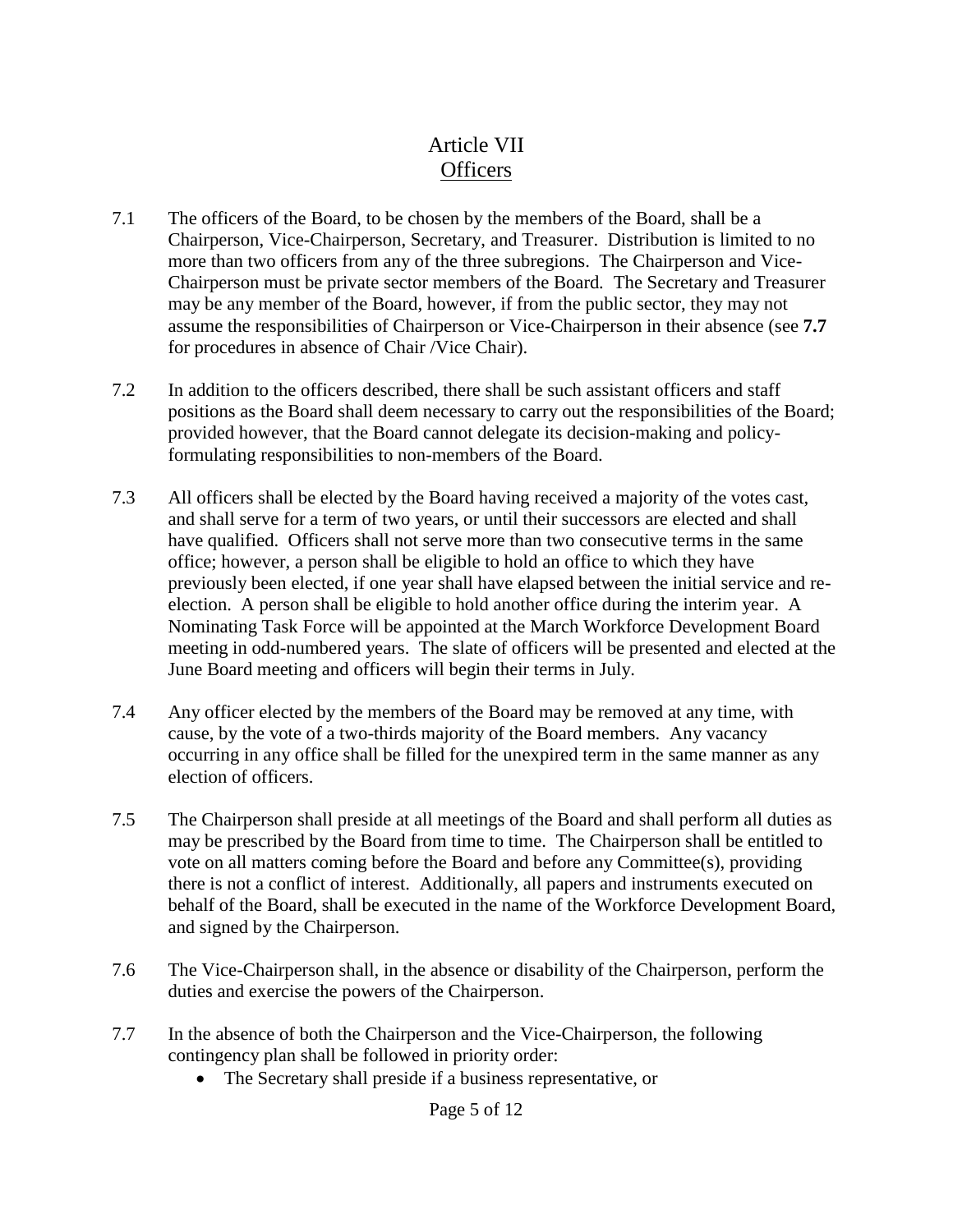- The Treasurer shall preside if a business representative, or as the final option;
- The Secretary shall convene the meeting and ask for an election of a temporary chair for that meeting, who is a business representative.
- 7.8 The Secretary shall record, or cause to be recorded (via staff)*,* all of the proceedings of the Board meetings. He/she shall give, or cause to be given, notice of all meetings of the Board for which such notice is required. The Secretary shall have custody of, and provide for the safe-keeping of all documents of the Board*;* provided, however, that he/she may delegate clerical duties to staff.
- 7.9 The Treasurer shall cause to be instituted acceptable fiscal control of all funds of the Board*.* The Treasurer shall provide policies and procedures for the acceptance and disbursal of funds, which shall be approved by the Board*.* The Treasurer shall render to the Board an account of transactions and the financial condition of the Board, as required by the membership. The Treasurer may delegate financial duties to appropriate staff, as necessary.
- 7.10 Any duty of the Secretary or Treasurer may be performed by an Assistant Secretary or Assistant Treasurer, or any such staff that the Board may have designated under the supervision of the Officer.
- 7.11 The Board may, by proper resolution, grant either general or specific authority to designated persons to execute instruments for, and on behalf of, the Board*.*
- 7.12 The officers shall perform other such duties as may be prescribed by the Board*.*
- 7.13 The officers and employees who handle funds, or who are custodians of property, shall be bonded in an amount to be determined by the Board.
- 7.14 All checks drawn against the funds of the Board shall be signed by two representatives of the Fiscal Agent as outlined by the Board's administrative policies and procedures.

## Article VIII Personnel

8.1 The local grant subrecipient shall provide staff to the Board as specified in a written agreement between the local grant subrecipient, Northwest Workforce Development Board and the Chief-Elected Officials.

### Article IX **Committees**

- 9.1 With the approval of the Board*,* the Executive Director (in consultation with the Chairperson) may appoint members to serve in the following committee structure:
	- a. Executive Committee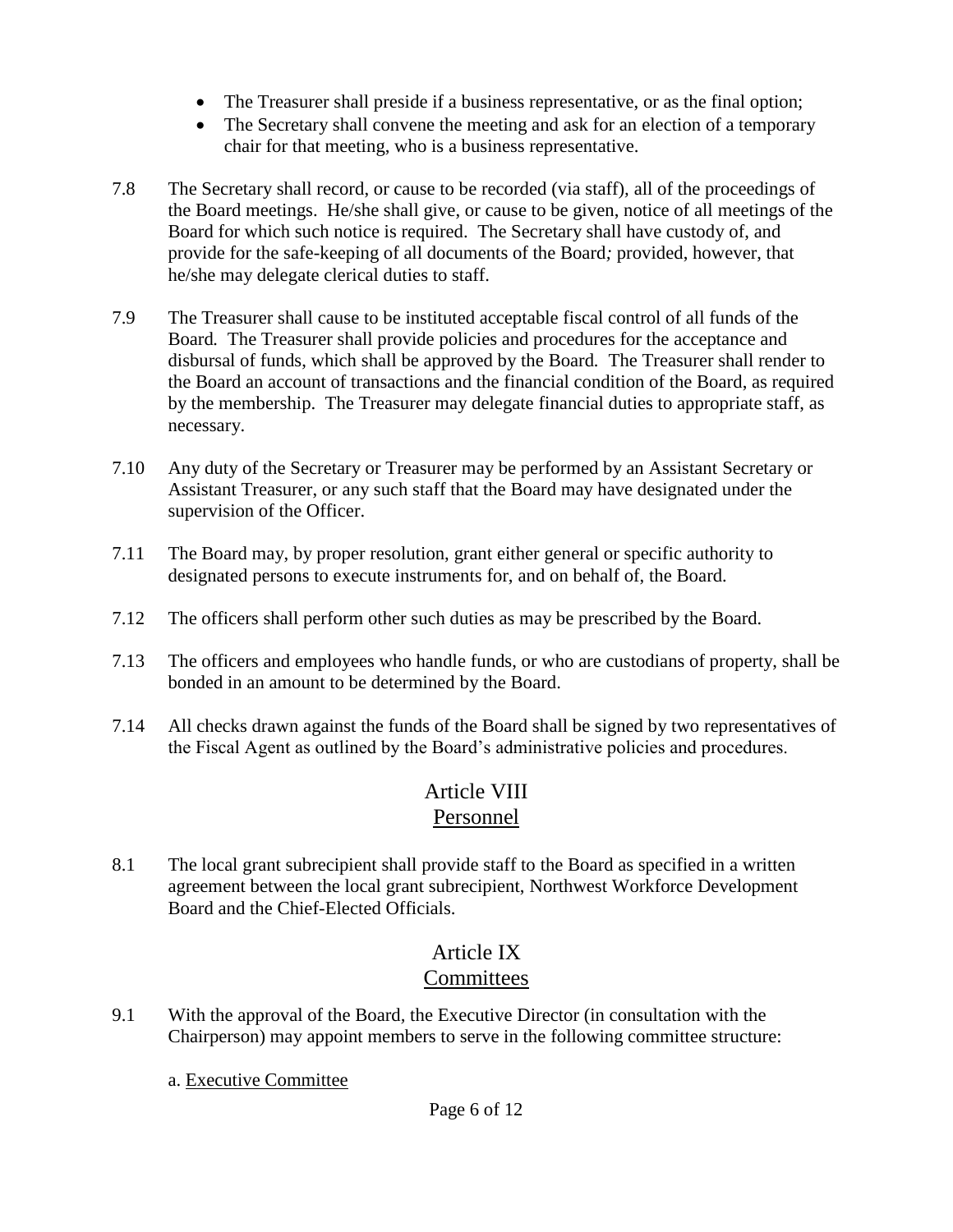There may be an Executive Committee, consisting of seven (7) voting members of the Board*,* who shall be authorized to conduct emergency business of the Board between meetings. A simple majority of the Executive Committee is the minimum required for the conduct of emergency business.The Chairperson, Vice-Chairperson, Secretary, and Treasurer must be members of the Executive Committee. There shall be four members representing the private sector on the Executive Committee. Representatives serving on the Executive Committee shall be limited to no more than three from each subregion.

Membership on the Executive Committee shall be for two (2) years. Duties of the Executive Committee shall include:

- With consideration for the viewpoints and findings of all committees, and in partnership with Chief-Elected Officials, developing the Local Unified Plan, as defined by Public Law 113-128, the Workforce Innovation and Opportunity Act of 2014; Title I, Chapter 2, Section 108 (b) (3);
- Approving budgets, in partnership with the Chief-Elected Officials;
- Establishing and reviewing policies and procedures for program operation and service delivery;
- Evaluating and recommending providers of WIOA Youth, Adult and Dislocated Worker services;
- Reviewing performance and expenditures of providers of WIOA programs and recommending corrective action as necessary;
- Negotiating local performance measures;
- Providing oversight of the program operations, in partnership with Chief-Elected Officials;
- Serving on any Board committee in order to establish a quorum, so that the committee may conduct business; and
- Acting as a liaison with the Chief-Elected Officials.
- b. One-Stop System Alignment Committee
	- There may be a One-Stop System Alignment Committee consisting of 10 to 12 career services practitioners (core partners) who are NW WDB members, as well as Exofficio, non-voting members of the Workforce Development Board. The One-Stop System Alignment Committee will focus on identifying the appropriate career services to be delivered through the one-stop delivery system, as well as focusing on customercentered service delivery design. Other duties of the Committee may include: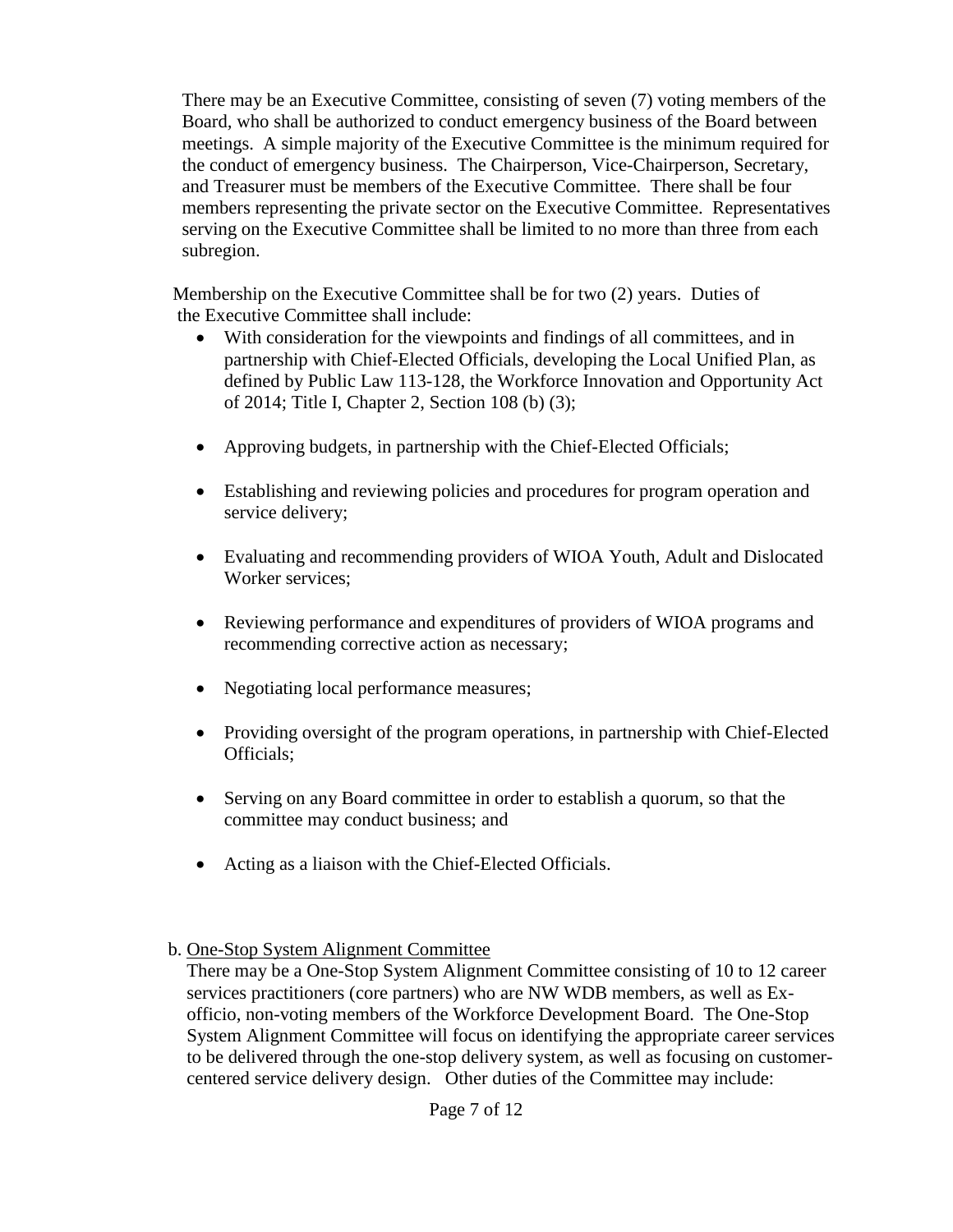- Establishing and maintaining partnerships to ensure quality and effective services and programs are available to meet all customers' needs;
- Developing the unified local plan;
- Providing oversight of career services access and effectiveness; and
- Reviewing core partner (WIOA Youth, Adult, and Dislocated Worker, Adult Education and Literacy, Wagner-Peyser, Temporary Assistance for Needy Families, and Vocational Rehabilitation) performance.
- c. Employer Engagement Committee

There may be an Employer Engagement Committee consisting of seven (7) to 10 individuals who are NW WDB members, as well as Ex-officio, non-voting members of the Workforce Development Board. Those individuals will be drawn from Regional Planning/Council(s), labor, economic development, higher education, and private sector NW WDB members representing targeted industries in the NW region. Such Committee Members will develop and implement proven or promising strategies for meeting the employment and skill needs of workers and employers via industry and sector partnerships and career pathways. Other duties may include:

- Leading local efforts to engage with a diverse range of employers and entities in the region;
- Promoting business representation on the local board;
- Developing effective linkages;
- Supporting local employer utilization of the local workforce development system and local workforce activities; and
- Ensuring that workforce activities meet the needs of employers and support economic growth in the region by enhancing communication, coordination, and collaboration among employers, economic development entities, and service providers.
- d. Youth Advisory Committee

There may be a Youth Advisory Committee composed of 10 to 13 stakeholders in the development and operation of effective youth job training programs, both members and Ex-officio, non-voting members of the Workforce Development Board. Youth Advisory Committee members will provide information and assist with planning, operational, and other issues relating to the provision of services to youth, which shall include community-based organizations as permitted by Sec. 107(b)(4)(A)(ii) of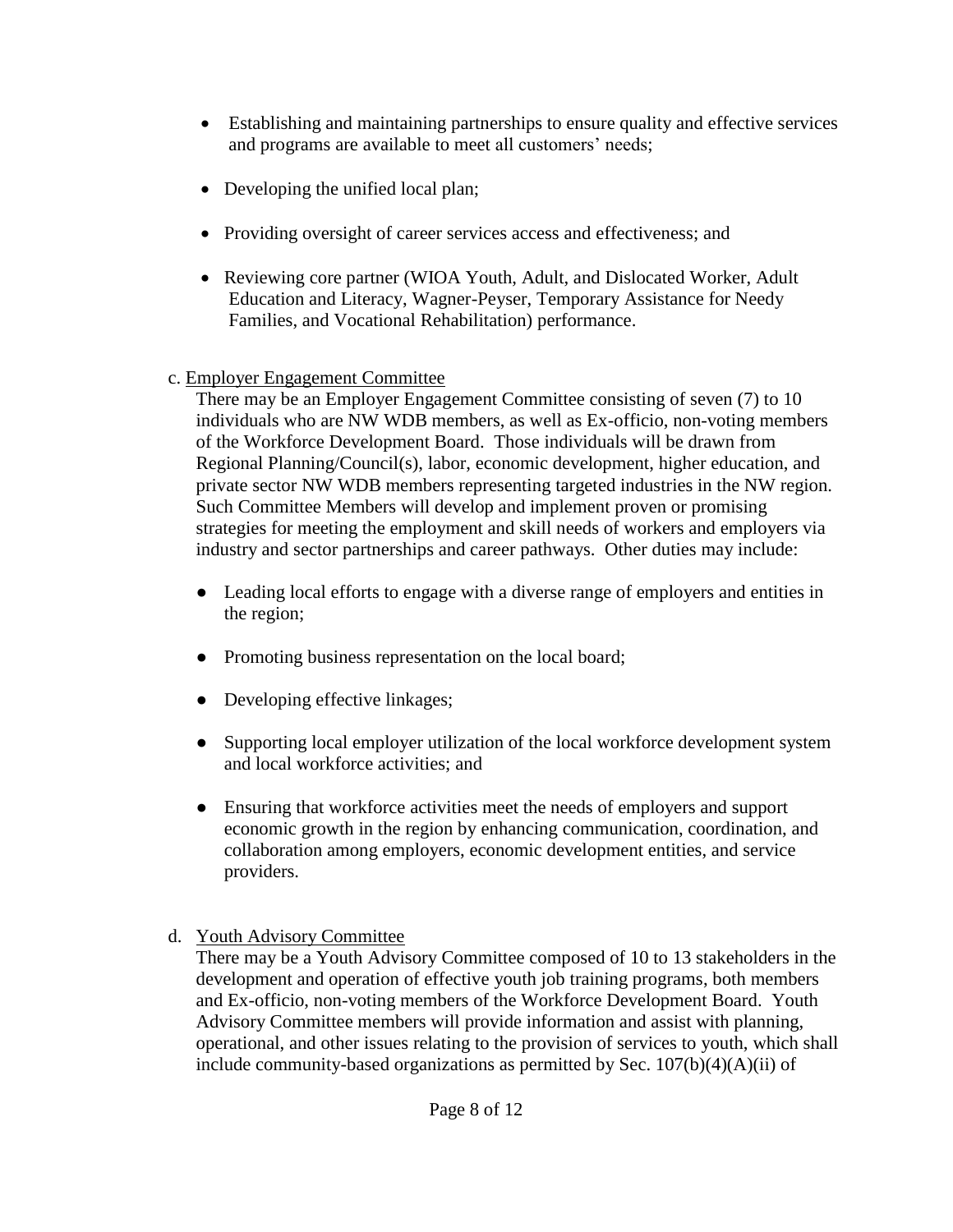WIOA. Duties of the Youth Advisory Committee shall align with the WIOA goals and may include:

- Developing those portions of the local Workforce Development plan which deal with youth;
- Developing or recommitting to strong partnerships with regional schools, youth service providers, and the juvenile justice system to provide wrap-around services for youth;
- Establishing a continuum of services to help disconnected youth navigate between the educational and workforce systems;
- Identifying and promoting evidence-based strategies to assist in achieving highlevels of performance, accountability, and quality in preparing young people for the workforce; and
- Leveraging Federal, state, local and philanthropic resources to support in-school youth (ISY) and out-of-school youth (OSY).
- 9.2. Each member of the Board shall be appointed to one or more committee(s) by the Board Chairperson. Other members may also be appointed to serve on the committees who are not members of the Board - they will be Ex-Officio, non-voting members.
- 9.3. As a result of the collaborative nature of workforce development, there may be other councils, teams, task force and/or advisory groups who have a direct relationship with the Board. Such councils, teams, task force and/or advisory groups may include a Nominating Task Force to nominate a slate of officers for the consideration of the Board; a By-Laws Task Force to review the By-Laws and recommend changes annually, or as needed; and any other as the Chairperson of the Board, with the approval of the membership, shall designate by resolution or adoption of policies and procedures.

#### Article X Fiscal Year

10.1 The fiscal year of the Board shall be from July 1 to June 30.

## Article XI Budget

Page 9 of 12 11.1 Annually, and at least 30 days prior to the end of the fiscal year, Northwest Workforce Development Board staff shall prepare an operational budget for the administrative entity based on new and projected carryover funds available for the ensuing fiscal year. The operational budget, to also include funds available to contract to sub-recipients will be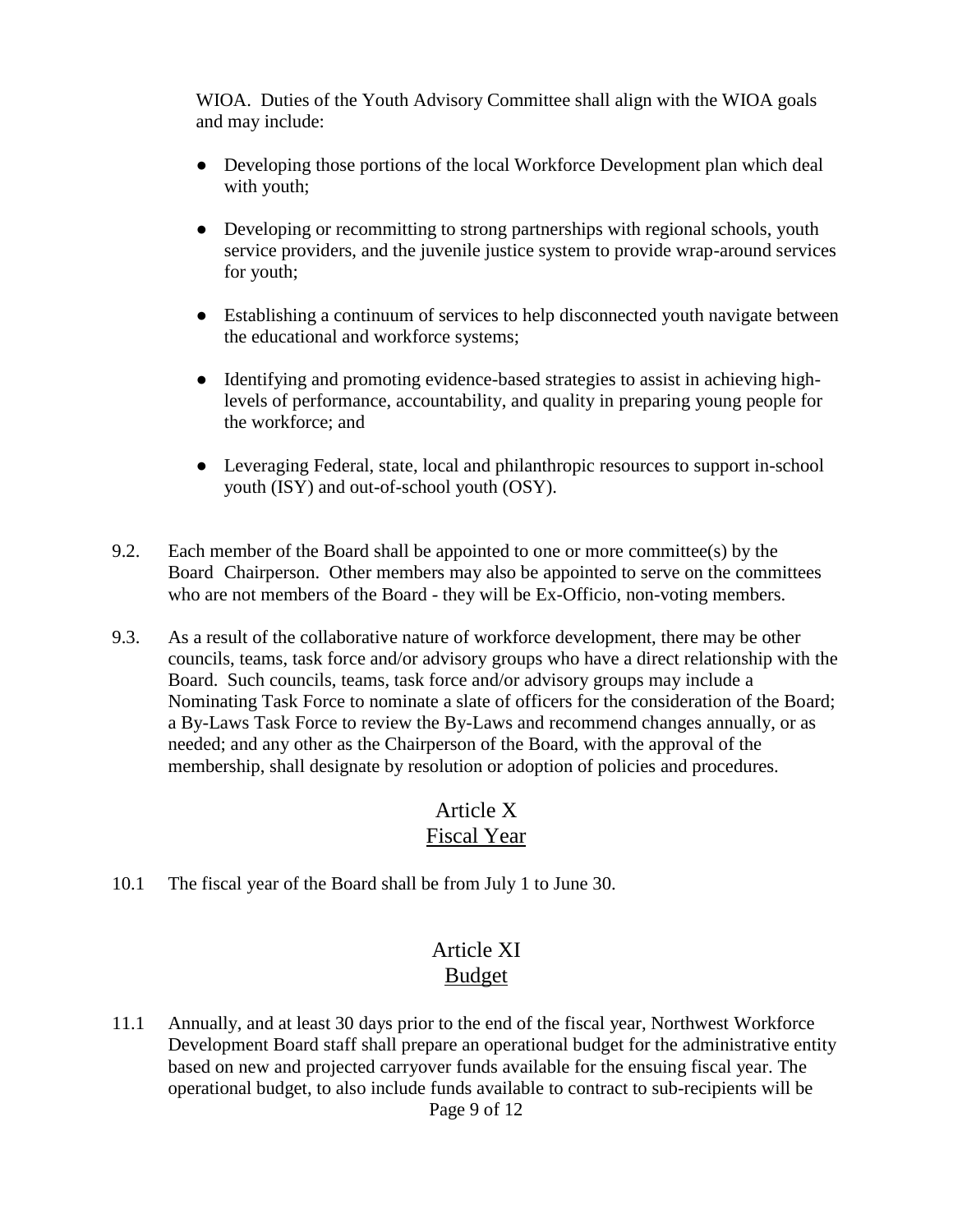presented to the Board and Chief-Elected Officials for approval at the last regular meeting prior to the end of the fiscal year.

11.2 The Northwest Workforce Development Board staff shall review proposals for budget changes, amendments, and transfers of funds that may be necessary throughout the year, and shall make appropriate recommendations to the Executive Committee, which shall have the authority to approve or modify such changes, amendments, or transfers for recommendations to the Board and the Chief-Elected Officials.

#### Article XII

#### Reports

- 12.1 The Board shall prepare, or have prepared, such reports as may be required from time to time by the U.S. Department of Labor, the State of Missouri, or the majority of the Chief-Elected Officials in the Northwest Region**.**
- 12.2 The fiscal records of the Administrative Entity shall be audited annually by a Certified Public Accountant, selected in accordance with the cognizant agency's procurement policies.

### Article XIII

#### General

- 13.1 No member of the Board shall be personally liable under, upon, or in connection with any other obligations or liabilities of the Board*.* All members of the Board shall be included as additional insured parties on the "Errors and Omissions" policy held by the local grant sub recipient, Except in cases of malfeasance, dereliction of duty, libel or slander; the Board agrees to save, defend, indemnify, and hold harmless individual members of the Board, acting in official capacity, from any and all claims, judgments, or lawsuits arising from Board actions.
- 13.2 In any case, where a provision of these By-Laws, or an amendment thereto, may be in conflict with the Agreement and/or Resolution establishing the Workforce Development Board, or an amendment thereto; the Agreement and/or Resolution establishing the Board shall prevail.
- 13.3 The Workforce Development Board has negotiated a working agreement with the Chief-Elected Officials to operate and execute their mutual duties under Public Law 113-128.

### Article XIV

#### Amendments

14.1 The By-Laws of the Northwest Workforce Development Board shall only be amended at a regular meeting or at a special meeting of the Board when a majority of the voting members are participating. A two-thirds majority vote in the affirmative by those participating shall constitute approval of an amendment. The notice of such regular or special meeting shall include the full and complete text of the proposed amendment.

#### Page 10 of 12 Article XV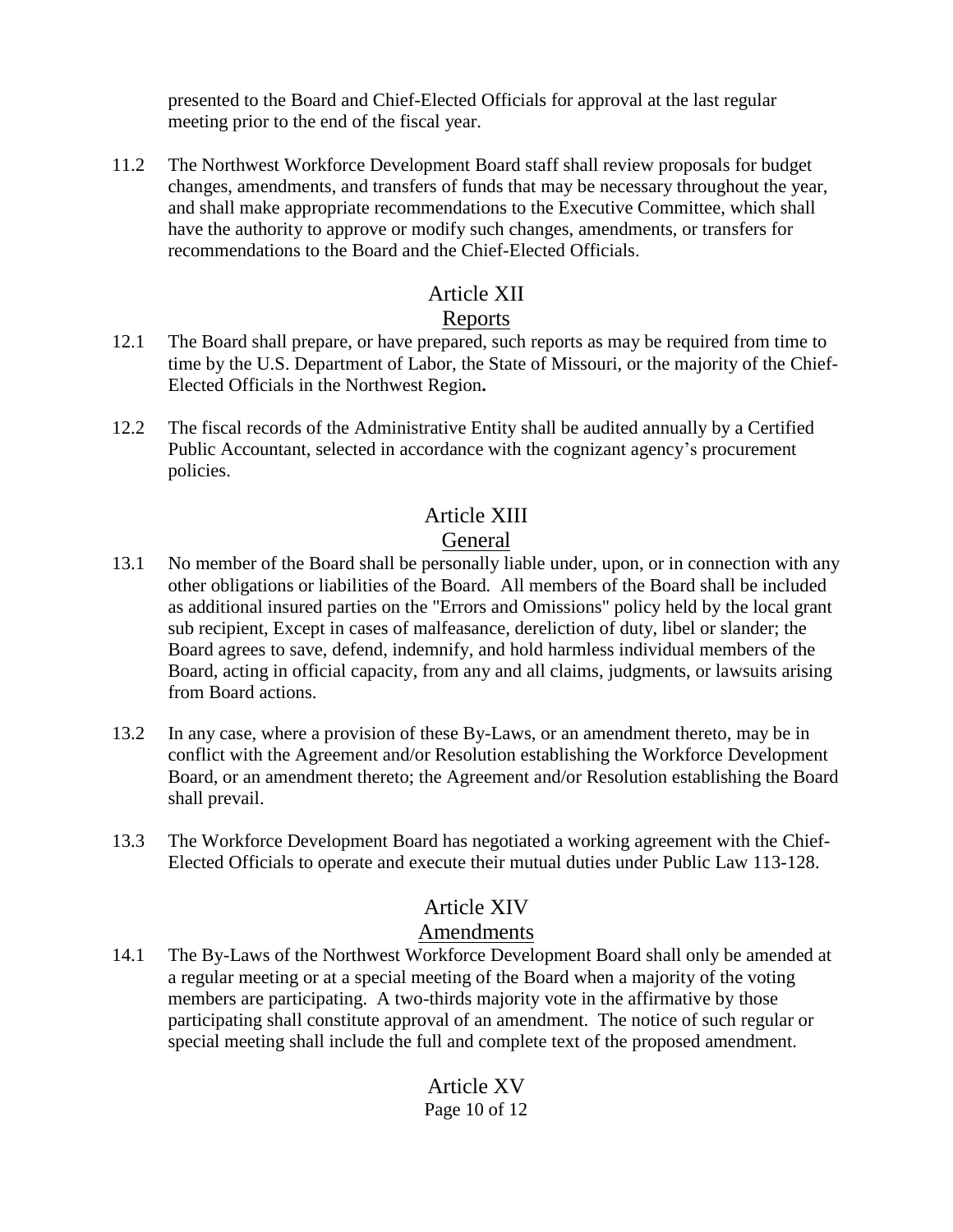#### Parliamentary Authority

15.1 Meetings of the Northwest Workforce Development Board shall be conducted according to the procedures contained in Robert's Rules of Order, Revised.

# Article XVI Civil Rights

16.1 This organization shall be an Equal Opportunity Employer and shall conform to the provisions of the Civil Rights Act of 1964 (amended), Americans with Disabilities Act of 1990, and all other related laws and regulations.

Revised: October 26, 2010; November 23, 2011; August 19, 2015 Board Approved: December 7, 2010; December 6, 2011; December 4, 2012; June 11, 2013; September 18, 2015

## ADDENDUM 1

## BY-LAWS

### Workforce Development Board of Northwest Missouri

#### BOARD COMPOSITION

#### Workforce Innovation and Opportunity Act of 2014

The Board composition noted below is in accordance with Workforce Innovation and Opportunity Act Code of Federal Register (WIOA CFR 679.320), and Missouri Division of Workforce Development (DWD) Issuance 14-2014.

To meet the WIOA membership requirements, the Act states that a Local Board must be composed as follows:

 A majority (at least 51% of the total WDB membership) shall be representatives of business in the local area. At a minimum, two of those business members must represent small business as defined by the U.S. Small Business Administration;